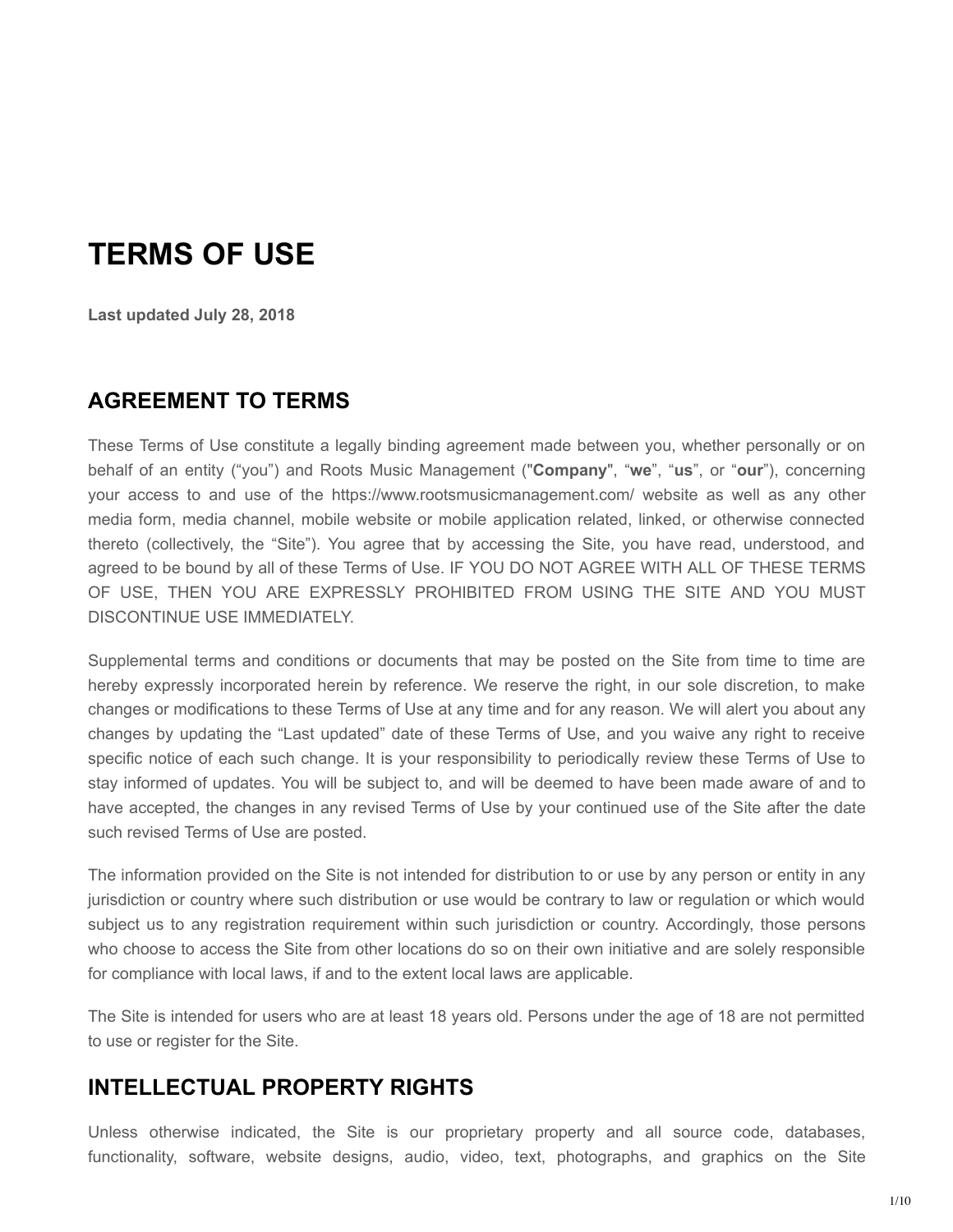(collectively, the "Content") and the trademarks, service marks, and logos contained therein (the "Marks") are owned or controlled by us or licensed to us, and are protected by copyright and trademark laws and various other intellectual property rights and unfair competition laws of the United States, foreign jurisdictions, and international conventions. The Content and the Marks are provided on the Site "AS IS" for your information and personal use only. Except as expressly provided in these Terms of Use, no part of the Site and no Content or Marks may be copied, reproduced, aggregated, republished, uploaded, posted, publicly displayed, encoded, translated, transmitted, distributed, sold, licensed, or otherwise exploited for any commercial purpose whatsoever, without our express prior written permission.

Provided that you are eligible to use the Site, you are granted a limited license to access and use the Site and to download or print a copy of any portion of the Content to which you have properly gained access solely for your personal, non-commercial use. We reserve all rights not expressly granted to you in and to the Site, the Content and the Marks.

### **USER REPRESENTATIONS**

By using the Site, you represent and warrant that: (1) you have the legal capacity and you agree to comply with these Terms of Use; (2) you are not a minor in the jurisdiction in which you reside; (3) you will not access the Site through automated or non-human means, whether through a bot, script, or otherwise; (4) you will not use the Site for any illegal or unauthorized purpose; and (5) your use of the Site will not violate any applicable law or regulation.

If you provide any information that is untrue, inaccurate, not current, or incomplete, we have the right to suspend or terminate your account and refuse any and all current or future use of the Site (or any portion thereof).

### **PROHIBITED ACTIVITIES**

You may not access or use the Site for any purpose other than that for which we make the Site available. The Site may not be used in connection with any commercial endeavors except those that are specifically endorsed or approved by us.

As a user of the Site, you agree not to:

1. Systematically retrieve data or other content from the Site to create or compile, directly or indirectly, a collection, compilation, database, or directory without written permission from us.

2. Make any unauthorized use of the Site, including collecting usernames and/or email addresses of users by electronic or other means for the purpose of sending unsolicited email, or creating user accounts by automated means or under false pretenses.

3. Use the Site to advertise or offer to sell goods and services.

4. Circumvent, disable, or otherwise interfere with security-related features of the Site, including features that prevent or restrict the use or copying of any Content or enforce limitations on the use of the Site and/or the Content contained therein.

5. Trick, defraud, or mislead us and other users, especially in any attempt to learn sensitive account information such as user passwords.

6. Make improper use of our support services or submit false reports of abuse or misconduct.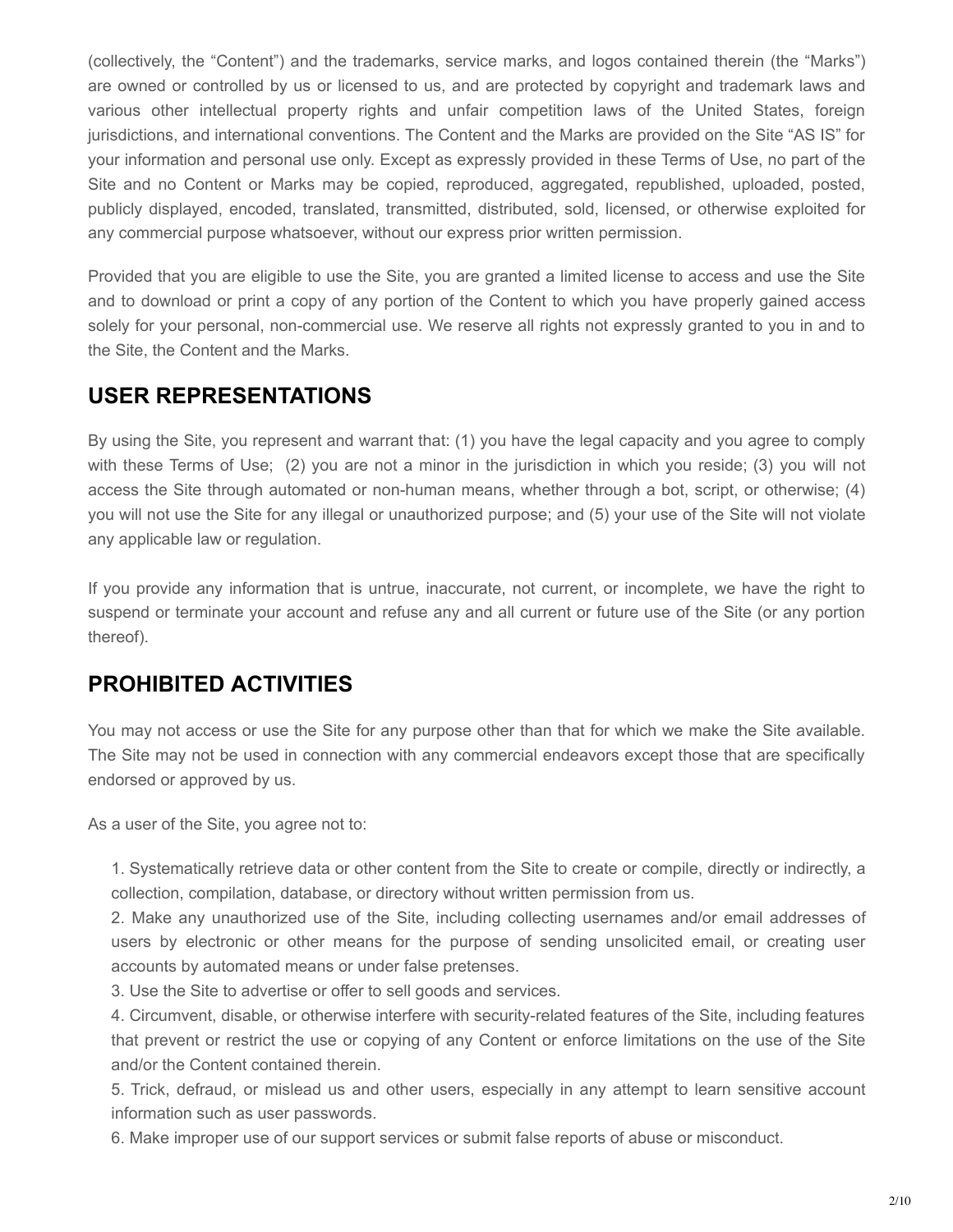7. Engage in any automated use of the system, such as using scripts to send comments or messages, or using any data mining, robots, or similar data gathering and extraction tools.

8. Interfere with, disrupt, or create an undue burden on the Site or the networks or services connected to the Site.

9. Attempt to impersonate another user or person or use the username of another user.

10. Use any information obtained from the Site in order to harass, abuse, or harm another person.

11. Use the Site as part of any effort to compete with us or otherwise use the Site and/or the Content for any revenue-generating endeavor or commercial enterprise.

12. Decipher, decompile, disassemble, or reverse engineer any of the software comprising or in any way making up a part of the Site.

13. Attempt to bypass any measures of the Site designed to prevent or restrict access to the Site, or any portion of the Site.

14. Harass, annoy, intimidate, or threaten any of our employees or agents engaged in providing any portion of the Site to you.

15. Delete the copyright or other proprietary rights notice from any Content.

16. Copy or adapt the Site's software, including but not limited to Flash, PHP, HTML, JavaScript, or other code.

17. Upload or transmit (or attempt to upload or to transmit) viruses, Trojan horses, or other material, including excessive use of capital letters and spamming (continuous posting of repetitive text), that interferes with any party's uninterrupted use and enjoyment of the Site or modifies, impairs, disrupts, alters, or interferes with the use, features, functions, operation, or maintenance of the Site.

18. Upload or transmit (or attempt to upload or to transmit) any material that acts as a passive or active information collection or transmission mechanism, including without limitation, clear graphics interchange formats ("gifs"), 1×1 pixels, web bugs, cookies, or other similar devices (sometimes referred to as "spyware" or "passive collection mechanisms" or "pcms").

19. Use the Site in a manner inconsistent with any applicable laws or regulations.

20. Disparage, tarnish, or otherwise harm, in our opinion, us and/or the Site.

21. Except as may be the result of standard search engine or Internet browser usage, use, launch, develop, or distribute any automated system, including without limitation, any spider, robot, cheat utility, scraper, or offline reader that accesses the Site, or using or launching any unauthorized script or other software.

### **SUBMISSIONS**

You acknowledge and agree that any questions, comments, suggestions, ideas, feedback, or other information regarding the Site ("Submissions") provided by you to us are nonconfidential and shall become our sole property. We shall own exclusive rights, including all intellectual property rights, and shall be entitled to the unrestricted use and dissemination of these Submissions for any lawful purpose, commercial or otherwise, without acknowledgment or compensation to you. You hereby waive all moral rights to any such Submissions, and you hereby warrant that any such Submissions are original with vou or that vou have the right to submit such Submissions. You agree there shall be no recourse against us for any alleged or actual infringement or misappropriation of any proprietary right in your Submissions.

# **THIRD-PARTY WEBSITES AND CONTENT**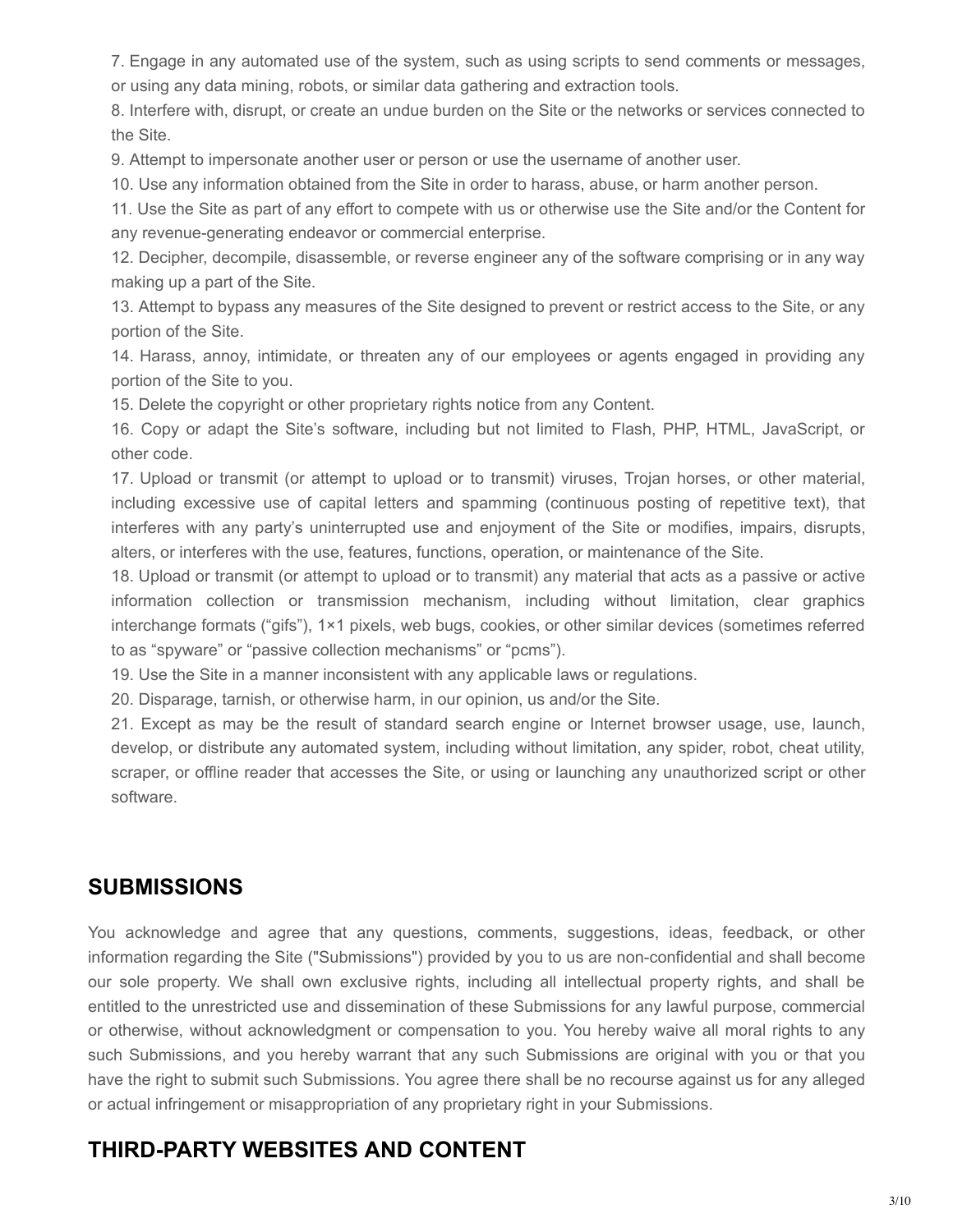The Site may contain (or you may be sent via the Site) links to other websites ("Third-Party Websites") as well as articles, photographs, text, graphics, pictures, designs, music, sound, video, information, applications, software, and other content or items belonging to or originating from third parties ("Third-Party Content"). Such Third-Party Websites and Third-Party Content are not investigated, monitored, or checked for accuracy, appropriateness, or completeness by us, and we are not responsible for any Third-Party Websites accessed through the Site or any Third-Party Content posted on, available through, or installed from the Site, including the content, accuracy, offensiveness, opinions, reliability, privacy practices, or other policies of or contained in the Third-Party Websites or the Third-Party Content. Inclusion of, linking to, or permitting the use or installation of any Third-Party Websites or any Third-Party Content does not imply approval or endorsement thereof by us. If you decide to leave the Site and access the Third-Party Websites or to use or install any Third-Party Content, you do so at your own risk, and you should be aware these Terms of Use no longer govern. You should review the applicable terms and policies, including privacy and data gathering practices, of any website to which you navigate from the Site or relating to any applications you use or install from the Site. Any purchases you make through Third-Party Websites will be through other websites and from other companies, and we take no responsibility whatsoever in relation to such purchases which are exclusively between you and the applicable third party. You agree and acknowledge that we do not endorse the products or services offered on Third-Party Websites and you shall hold us harmless from any harm caused by your purchase of such products or services. Additionally, you shall hold us harmless from any losses sustained by you or harm caused to you relating to or resulting in any way from any Third-Party Content or any contact with Third-Party Websites.

### **SITE MANAGEMENT**

We reserve the right, but not the obligation, to: (1) monitor the Site for violations of these Terms of Use; (2) take appropriate legal action against anyone who, in our sole discretion, violates the law or these Terms of Use, including without limitation, reporting such user to law enforcement authorities; (3) in our sole discretion and without limitation, refuse, restrict access to, limit the availability of, or disable (to the extent technologically feasible) any of your Contributions or any portion thereof; (4) in our sole discretion and without limitation, notice, or liability, to remove from the Site or otherwise disable all files and content that are excessive in size or are in any way burdensome to our systems; and (5) otherwise manage the Site in a manner designed to protect our rights and property and to facilitate the proper functioning of the Site.

# **PRIVACY POLICY**

We care about data privacy and security. Please review our Privacy Policy: **https://www.rootsmusicmanagement.com/legal**. By using the Site, you agree to be bound by our Privacy Policy, which is incorporated into these Terms of Use. Please be advised the Site is hosted in the United States. If you access the Site from the European Union, Asia, or any other region of the world with laws or other requirements governing personal data collection, use, or disclosure that differ from applicable laws in the United States, then through your continued use of the Site, you are transferring your data to the United States, and you expressly consent to have your data transferred to and processed in the United States. Further, we do not knowingly accept, request, or solicit information from children or knowingly market to children. Therefore, in accordance with the U.S. Children's Online Privacy Protection Act, if we receive actual knowledge that anyone under the age of 13 has provided personal information to us without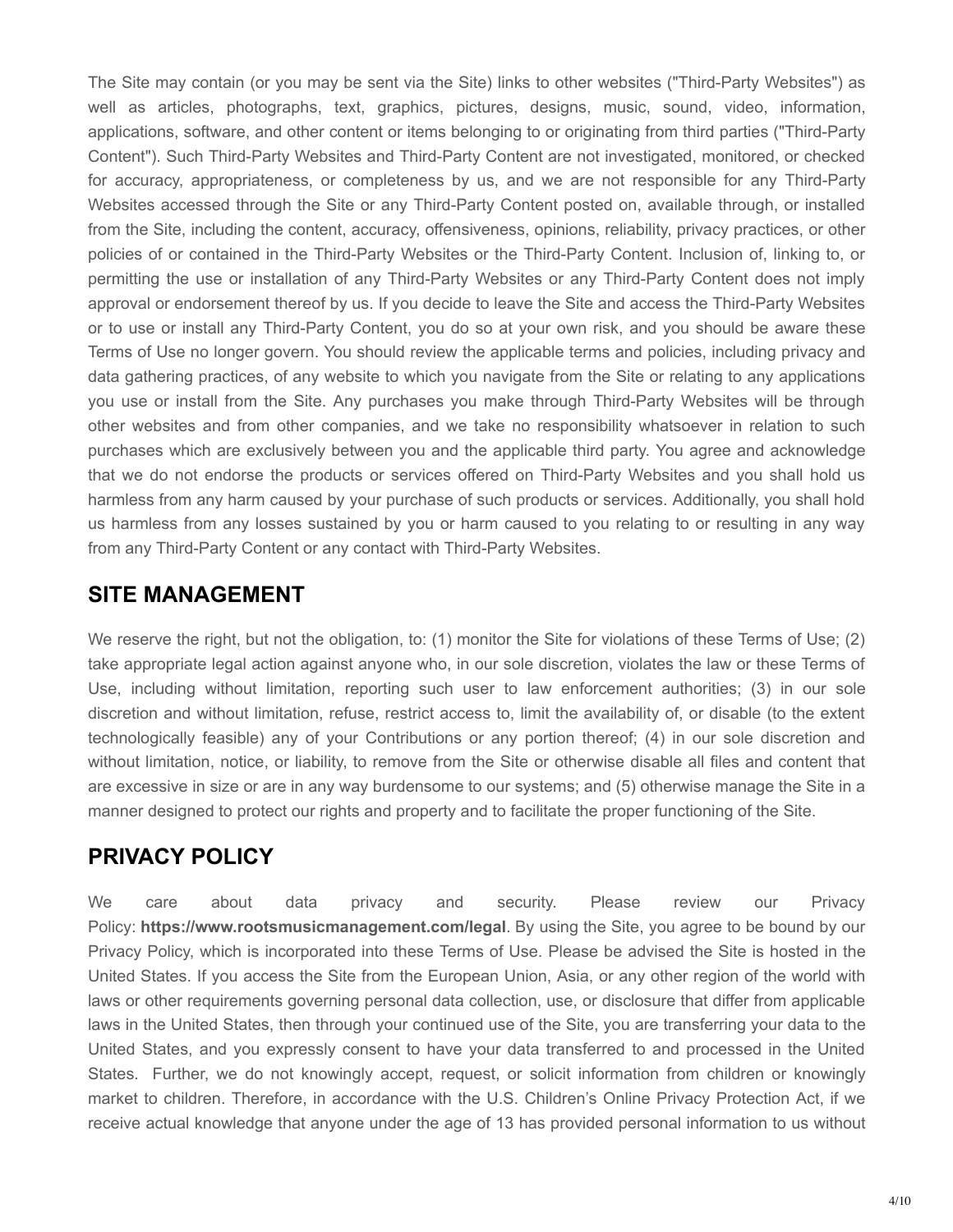the requisite and verifiable parental consent, we will delete that information from the Site as quickly as is reasonably practical.

### **TERM AND TERMINATION**

These Terms of Use shall remain in full force and effect while you use the Site. WITHOUT LIMITING ANY OTHER PROVISION OF THESE TERMS OF USE, WE RESERVE THE RIGHT TO, IN OUR SOLE DISCRETION AND WITHOUT NOTICE OR LIABILITY, DENY ACCESS TO AND USE OF THE SITE (INCLUDING BLOCKING CERTAIN IP ADDRESSES), TO ANY PERSON FOR ANY REASON OR FOR NO REASON, INCLUDING WITHOUT LIMITATION FOR BREACH OF ANY REPRESENTATION, WARRANTY, OR COVENANT CONTAINED IN THESE TERMS OF USE OR OF ANY APPLICABLE LAW OR REGULATION. WE MAY TERMINATE YOUR USE OR PARTICIPATION IN THE SITE OR DELETE ANY CONTENT OR INFORMATION THAT YOU POSTED AT ANY TIME, WITHOUT WARNING, IN OUR SOLE DISCRETION.

If we terminate or suspend your account for any reason, you are prohibited from registering and creating a new account under your name, a fake or borrowed name, or the name of any third party, even if you may be acting on behalf of the third party. In addition to terminating or suspending your account, we reserve the right to take appropriate legal action, including without limitation pursuing civil, criminal, and injunctive redress.

# **MODIFICATIONS AND INTERRUPTIONS**

We reserve the right to change, modify, or remove the contents of the Site at any time or for any reason at our sole discretion without notice. However, we have no obligation to update any information on our Site. We also reserve the right to modify or discontinue all or part of the Site without notice at any time. We will not be liable to you or any third party for any modification, price change, suspension, or discontinuance of the Site.

We cannot guarantee the Site will be available at all times. We may experience hardware, software, or other problems or need to perform maintenance related to the Site, resulting in interruptions, delays, or errors. We reserve the right to change, revise, update, suspend, discontinue, or otherwise modify the Site at any time or for any reason without notice to you. You agree that we have no liability whatsoever for any loss, damage, or inconvenience caused by your inability to access or use the Site during any downtime or discontinuance of the Site. Nothing in these Terms of Use will be construed to obligate us to maintain and support the Site or to supply any corrections, updates, or releases in connection therewith.

### **GOVERNING LAW**

These Terms of Use and your use of the Site are governed by and construed in accordance with the laws of the Commonwealth of Massachusetts applicable to agreements made and to be entirely performed within the Commonwealth of Massachusetts, without regard to its conflict of law principles.

# **DISPUTE RESOLUTION**

#### **Informal Negotiations**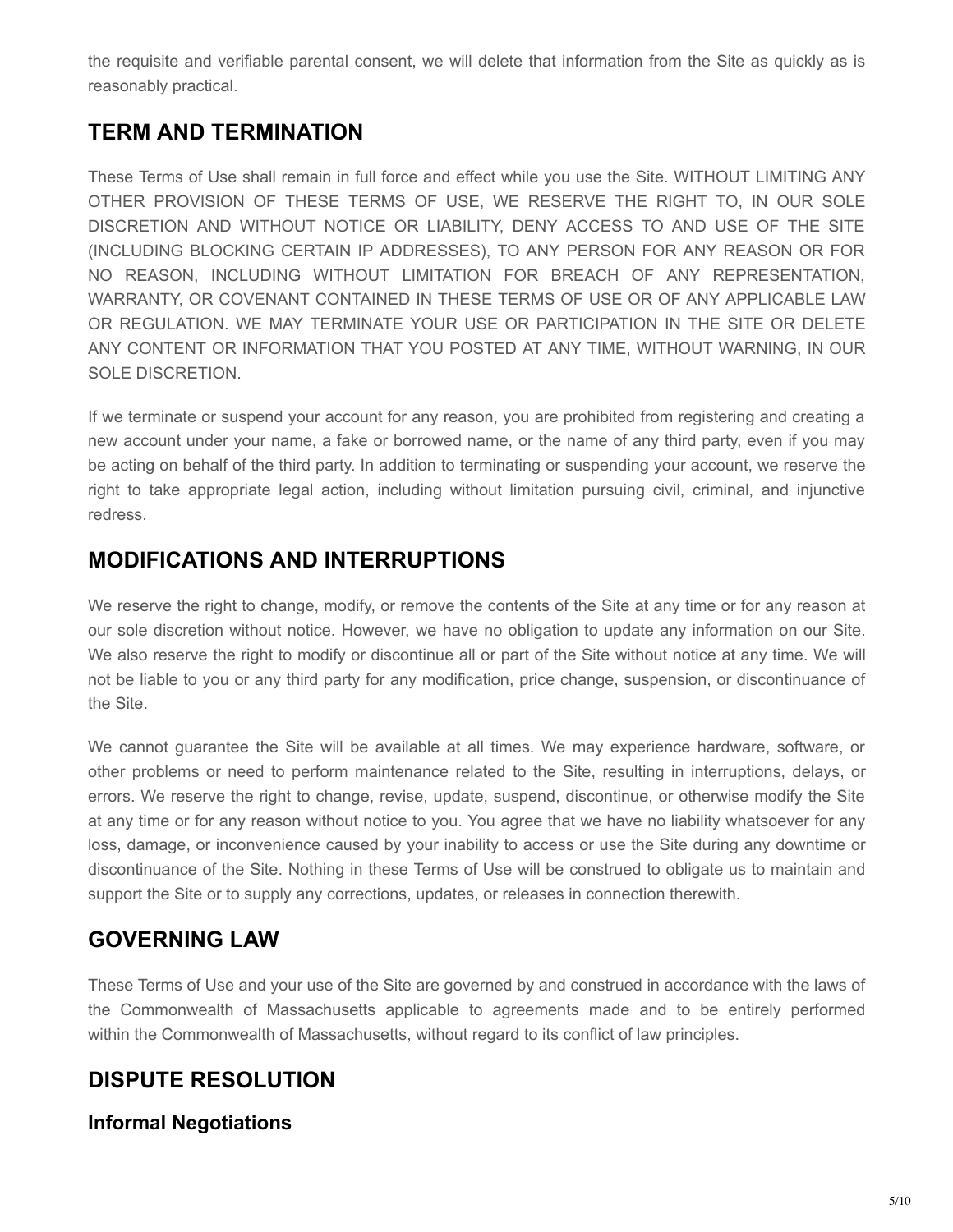To expedite resolution and control the cost of any dispute, controversy, or claim related to these Terms of Use (each a "Dispute" and collectively, the "Disputes") brought by either you or us (individually, a "Party" and collectively, the "Parties"), the Parties agree to first attempt to negotiate any Dispute (except those Disputes expressly provided below) informally for at least thirty (30) days before initiating arbitration. Such informal negotiations commence upon written notice from one Party to the other Party.

#### **Binding Arbitration**

If the Parties are unable to resolve a Dispute through informal negotiations, the Dispute (except those Disputes expressly excluded below) will be finally and exclusively resolved by binding arbitration. YOU UNDERSTAND THAT WITHOUT THIS PROVISION, YOU WOULD HAVE THE RIGHT TO SUE IN COURT AND HAVE A JURY TRIAL. The arbitration shall be commenced and conducted under the Commercial Arbitration Rules of the American Arbitration Association ("AAA") and, where appropriate, the AAA's Supplementary Procedures for Consumer Related Disputes ("AAA Consumer Rules"), both of which are available at the AAA website www.adr.org. Your arbitration fees and your share of arbitrator compensation shall be governed by the AAA Consumer Rules and, where appropriate, limited by the AAA Consumer Rules. The arbitration may be conducted in person, through the submission of documents, by phone, or online. The arbitrator will make a decision in writing, but need not provide a statement of reasons unless requested by either Party. The arbitrator must follow applicable law, and any award may be challenged if the arbitrator fails to do so. Except where otherwise required by the applicable AAA rules or applicable law, the arbitration will take place in United States County, Massachusetts. Except as otherwise provided herein, the Parties may litigate in court to compel arbitration, stay proceedings pending arbitration, or to confirm, modify, vacate, or enter judgment on the award entered by the arbitrator.

If for any reason, a Dispute proceeds in court rather than arbitration, the Dispute shall be commenced or prosecuted in the state and federal courts located in Suffolk County, Massachusetts, and the Parties hereby consent to, and waive all defenses of lack of personal jurisdiction, and forum non conveniens with respect to venue and jurisdiction in such state and federal courts. Application of the United Nations Convention on Contracts for the International Sale of Goods and the the Uniform Computer Information Transaction Act (UCITA) are excluded from these Terms of Use.

In no event shall any Dispute brought by either Party related in any way to the Site be commenced more than one (1) years after the cause of action arose. If this provision is found to be illegal or unenforceable, then neither Party will elect to arbitrate any Dispute falling within that portion of this provision found to be illegal or unenforceable and such Dispute shall be decided by a court of competent jurisdiction within the courts listed for jurisdiction above, and the Parties agree to submit to the personal jurisdiction of that court.

#### **Restrictions**

The Parties agree that any arbitration shall be limited to the Dispute between the Parties individually. To the full extent permitted by law, (a) no arbitration shall be joined with any other proceeding; (b) there is no right or authority for any Dispute to be arbitrated on a class-action basis or to utilize class action procedures; and (c) there is no right or authority for any Dispute to be brought in a purported representative capacity on behalf of the general public or any other persons.

#### **Exceptions to Informal Negotiations and Arbitration**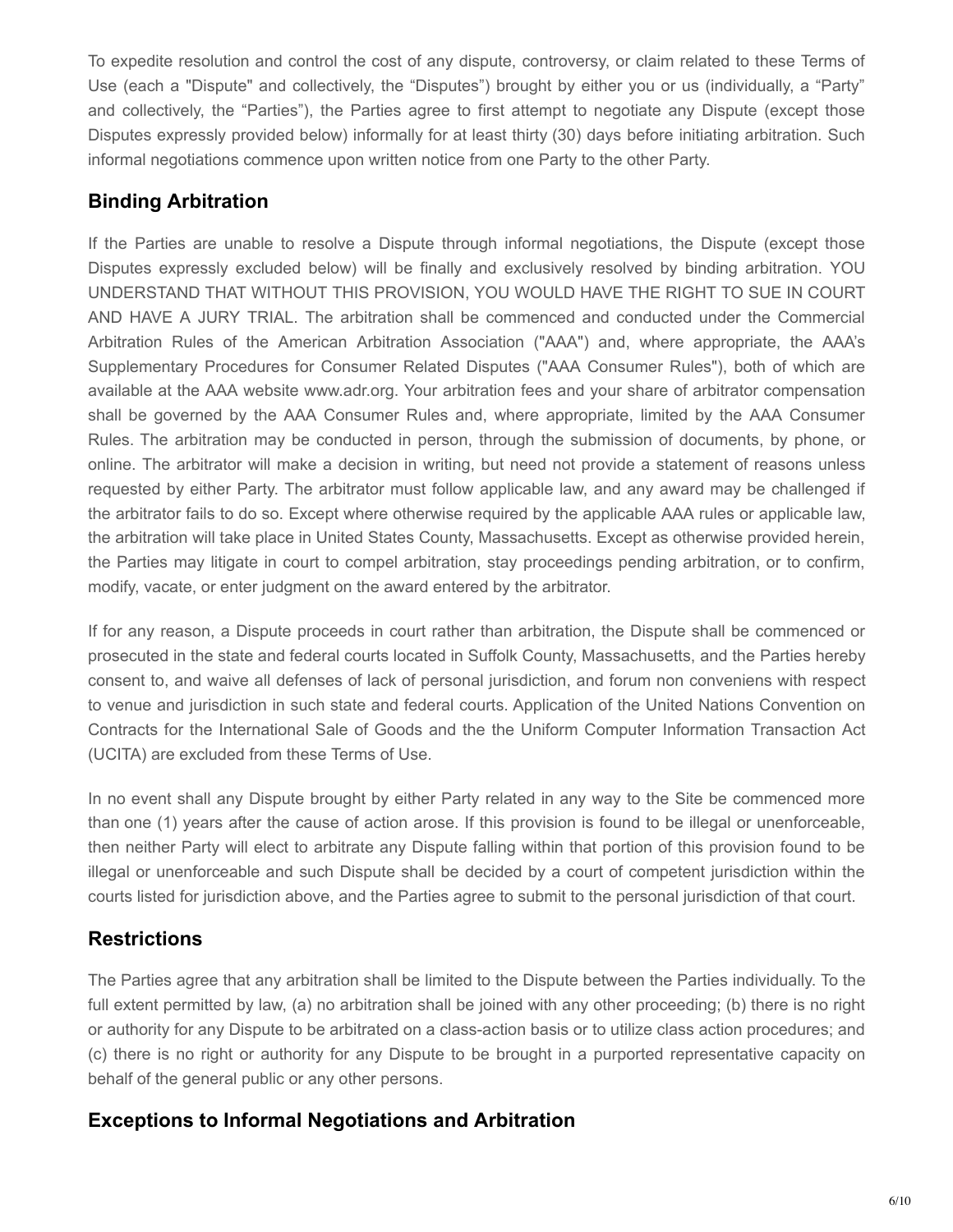The Parties agree that the following Disputes are not subject to the above provisions concerning informal negotiations and binding arbitration: (a) any Disputes seeking to enforce or protect, or concerning the validity of, any of the intellectual property rights of a Party; (b) any Dispute related to, or arising from, allegations of theft, piracy, invasion of privacy, or unauthorized use; and (c) any claim for injunctive relief. If this provision is found to be illegal or unenforceable, then neither Party will elect to arbitrate any Dispute falling within that portion of this provision found to be illegal or unenforceable and such Dispute shall be decided by a court of competent jurisdiction within the courts listed for jurisdiction above, and the Parties agree to submit to the personal jurisdiction of that court.

# **CORRECTIONS**

There may be information on the Site that contains typographical errors, inaccuracies, or omissions, including descriptions, pricing, availability, and various other information. We reserve the right to correct any errors, inaccuracies, or omissions and to change or update the information on the Site at any time, without prior notice.

# **DISCLAIMER**

THE SITE IS PROVIDED ON AN AS-IS AND AS-AVAILABLE BASIS. YOU AGREE THAT YOUR USE OF THE SITE AND OUR SERVICES WILL BE AT YOUR SOLE RISK. TO THE FULLEST EXTENT PERMITTED BY LAW, WE DISCLAIM ALL WARRANTIES, EXPRESS OR IMPLIED, IN CONNECTION WITH THE SITE AND YOUR USE THEREOF, INCLUDING, WITHOUT LIMITATION, THE IMPLIED WARRANTIES OF MERCHANTABILITY, FITNESS FOR A PARTICULAR PURPOSE, AND NON-INFRINGEMENT. WE MAKE NO WARRANTIES OR REPRESENTATIONS ABOUT THE ACCURACY OR COMPLETENESS OF THE SITE'S CONTENT OR THE CONTENT OF ANY WEBSITES LINKED TO THE SITE AND WE WILL ASSUME NO LIABILITY OR RESPONSIBILITY FOR ANY (1) ERRORS, MISTAKES, OR INACCURACIES OF CONTENT AND MATERIALS, (2) PERSONAL INJURY OR PROPERTY DAMAGE, OF ANY NATURE WHATSOEVER, RESULTING FROM YOUR ACCESS TO AND USE OF THE SITE, (3) ANY UNAUTHORIZED ACCESS TO OR USE OF OUR SECURE SERVERS AND/OR ANY AND ALL PERSONAL INFORMATION AND/OR FINANCIAL INFORMATION STORED THEREIN, (4) ANY INTERRUPTION OR CESSATION OF TRANSMISSION TO OR FROM THE SITE, (5) ANY BUGS, VIRUSES, TROJAN HORSES, OR THE LIKE WHICH MAY BE TRANSMITTED TO OR THROUGH THE SITE BY ANY THIRD PARTY, AND/OR (6) ANY ERRORS OR OMISSIONS IN ANY CONTENT AND MATERIALS OR FOR ANY LOSS OR DAMAGE OF ANY KIND INCURRED AS A RESULT OF THE USE OF ANY CONTENT POSTED, TRANSMITTED, OR OTHERWISE MADE AVAILABLE VIA THE SITE. WE DO NOT WARRANT, ENDORSE, GUARANTEE, OR ASSUME RESPONSIBILITY FOR ANY PRODUCT OR SERVICE ADVERTISED OR OFFERED BY A THIRD PARTY THROUGH THE SITE, ANY HYPERLINKED WEBSITE, OR ANY WEBSITE OR MOBILE APPLICATION FEATURED IN ANY BANNER OR OTHER ADVERTISING, AND WE WILL NOT BE A PARTY TO OR IN ANY WAY BE RESPONSIBLE FOR MONITORING ANY TRANSACTION BETWEEN YOU AND ANY THIRD-PARTY PROVIDERS OF PRODUCTS OR SERVICES. AS WITH THE PURCHASE OF A PRODUCT OR SERVICE THROUGH ANY MEDIUM OR IN ANY ENVIRONMENT, YOU SHOULD USE YOUR BEST JUDGMENT AND EXERCISE CAUTION WHERE APPROPRIATE.

# **LIMITATIONS OF LIABILITY**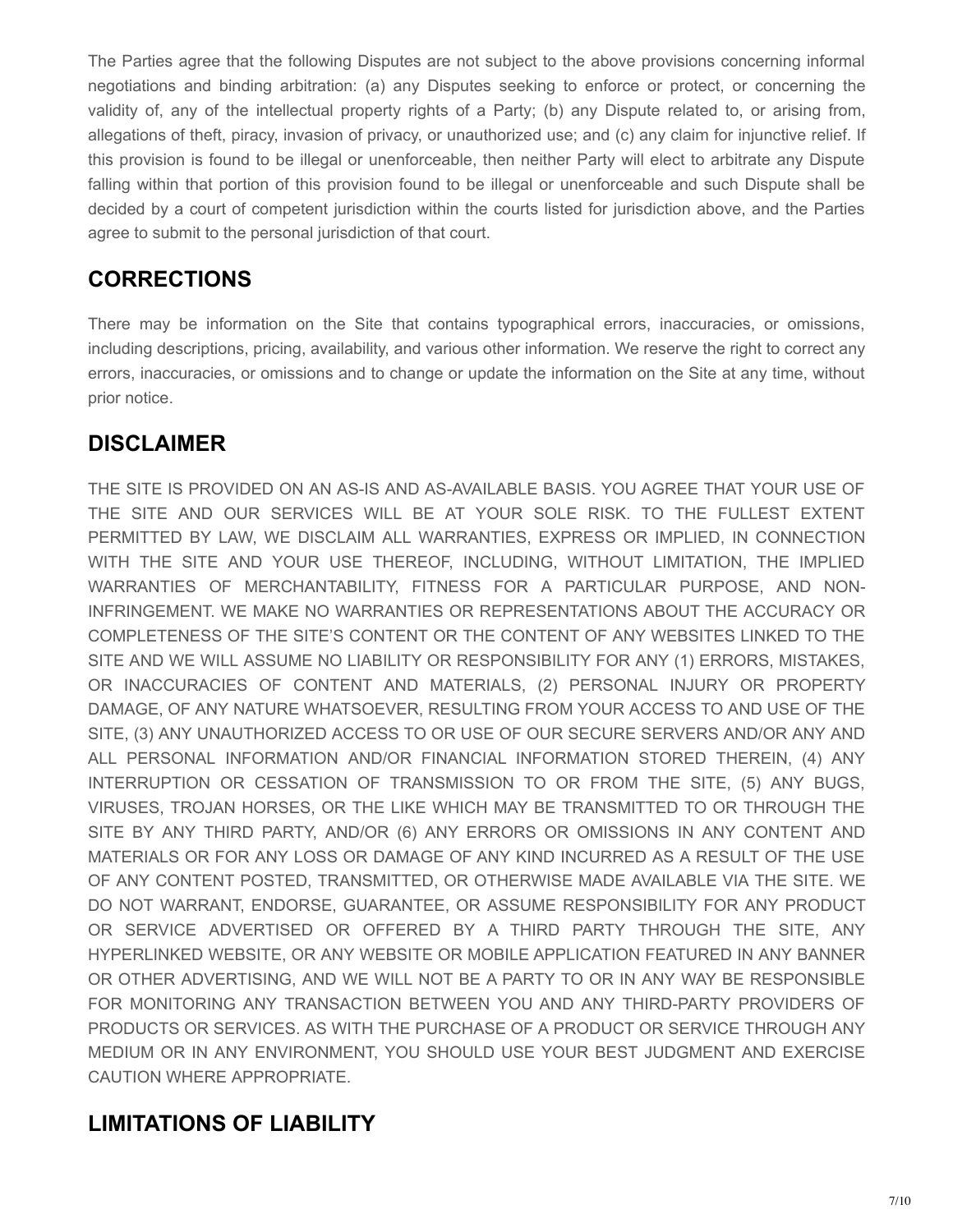IN NO EVENT WILL WE OR OUR DIRECTORS, EMPLOYEES, OR AGENTS BE LIABLE TO YOU OR ANY THIRD PARTY FOR ANY DIRECT, INDIRECT, CONSEQUENTIAL, EXEMPLARY, INCIDENTAL, SPECIAL, OR PUNITIVE DAMAGES, INCLUDING LOST PROFIT, LOST REVENUE, LOSS OF DATA, OR OTHER DAMAGES ARISING FROM YOUR USE OF THE SITE, EVEN IF WE HAVE BEEN ADVISED OF THE POSSIBILITY OF SUCH DAMAGES. NOTWITHSTANDING ANYTHING TO THE CONTRARY CONTAINED HEREIN, OUR LIABILITY TO YOU FOR ANY CAUSE WHATSOEVER AND REGARDLESS OF THE FORM OF THE ACTION, WILL AT ALL TIMES BE LIMITED TO THE AMOUNT PAID, IF ANY, BY YOU TO US. CERTAIN STATE LAWS DO NOT ALLOW LIMITATIONS ON IMPLIED WARRANTIES OR THE EXCLUSION OR LIMITATION OF CERTAIN DAMAGES. IF THESE LAWS APPLY TO YOU, SOME OR ALL OF THE ABOVE DISCLAIMERS OR LIMITATIONS MAY NOT APPLY TO YOU, AND YOU MAY HAVE ADDITIONAL RIGHTS.

# **INDEMNIFICATION**

You agree to defend, indemnify, and hold us harmless, including our subsidiaries, affiliates, and all of our respective officers, agents, partners, and employees, from and against any loss, damage, liability, claim, or demand, including reasonable attorneys' fees and expenses, made by any third party due to or arising out of: (1) use of the Site; (2) breach of these Terms of Use; (3) any breach of your representations and warranties set forth in these Terms of Use; (4) your violation of the rights of a third party, including but not limited to intellectual property rights; or (5) any overt harmful act toward any other user of the Site with whom you connected via the Site. Notwithstanding the foregoing, we reserve the right, at your expense, to assume the exclusive defense and control of any matter for which you are required to indemnify us, and you agree to cooperate, at your expense, with our defense of such claims. We will use reasonable efforts to notify you of any such claim, action, or proceeding which is subject to this indemnification upon becoming aware of it.

### **USER DATA**

We will maintain certain data that you transmit to the Site for the purpose of managing the performance of the Site, as well as data relating to your use of the Site. Although we perform regular routine backups of data, you are solely responsible for all data that you transmit or that relates to any activity you have undertaken using the Site. You agree that we shall have no liability to you for any loss or corruption of any such data, and you hereby waive any right of action against us arising from any such loss or corruption of such data.

### **ELECTRONIC COMMUNICATIONS, TRANSACTIONS, AND SIGNATURES**

Visiting the Site, sending us emails, and completing online forms constitute electronic communications. You consent to receive electronic communications, and you agree that all agreements, notices, disclosures, and other communications we provide to you electronically, via email and on the Site, satisfy any legal requirement that such communication be in writing. YOU HEREBY AGREE TO THE USE OF ELECTRONIC SIGNATURES, CONTRACTS, ORDERS, AND OTHER RECORDS, AND TO ELECTRONIC DELIVERY OF NOTICES, POLICIES, AND RECORDS OF TRANSACTIONS INITIATED OR COMPLETED BY US OR VIA THE SITE. You hereby waive any rights or requirements under any statutes, regulations, rules, ordinances, or other laws in any jurisdiction which require an original signature or delivery or retention of non-electronic records, or to payments or the granting of credits by any means other than electronic means.